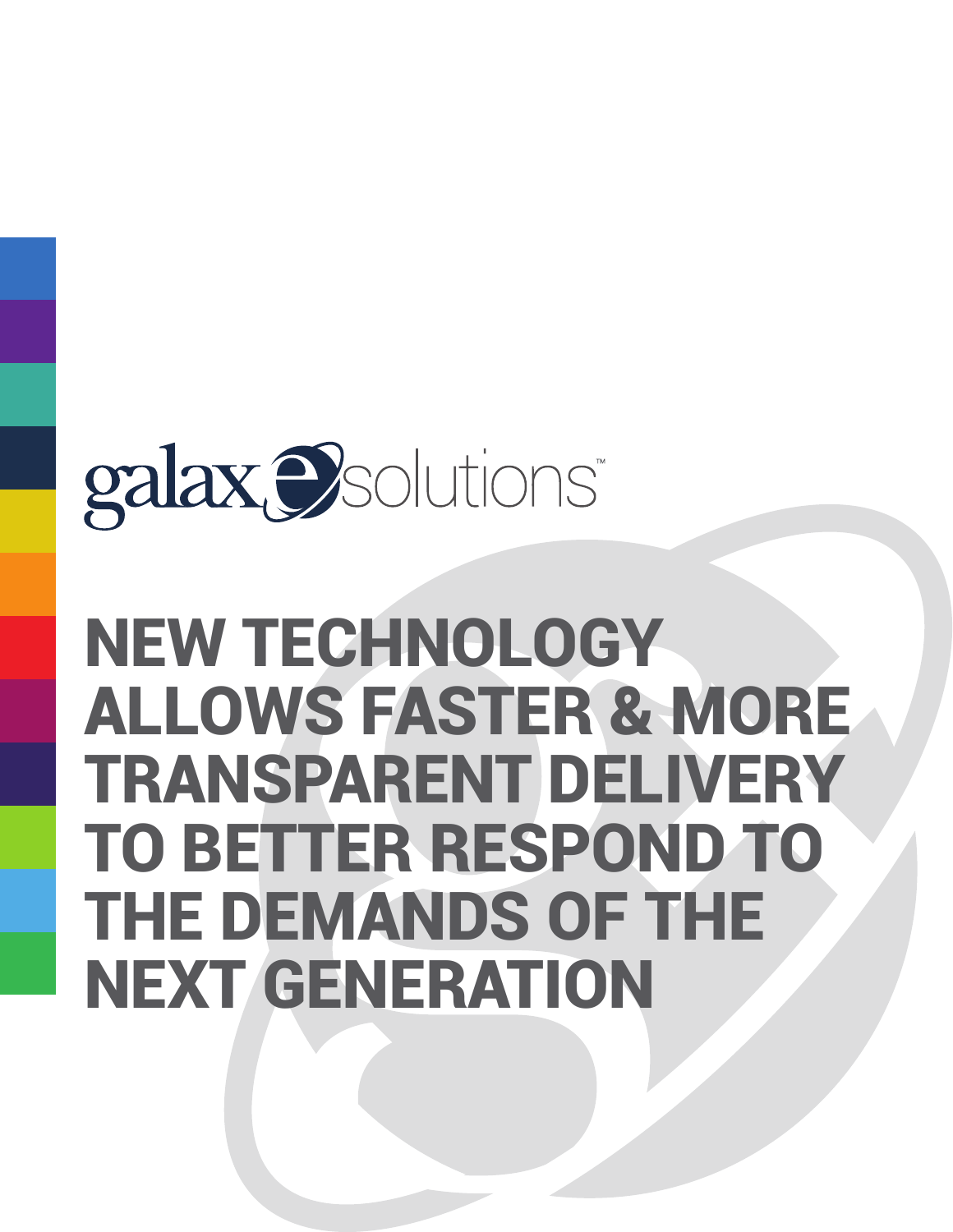

## NEW TECHNOLOGY ALLOWS FASTER AND MORE TRANSPARENT DELIVERY TO BETTER RESPOND TO THE DEMANDS OF THE NEXT GENERATION

The quicker your team can launch a solution and test it in the real world, the sooner you will gain insight into how valuable – or not – it is. This focus on experimentation is what allows for quick pivots and successful product launches. Today's younger generation demands a new approach – one that leverages technology to respond quickly to the needs of customers to create software that is more powerful and relevant. Let's take a closer look at a few key important trends in the industry such as AI and Machine Learning, QA Automation, CI/CD, DevOps, and Blockchain Integration, and how these trends are steadily driving us toward a shared goal – faster and more transparent business.

# **Artificial Intelligence (AI) and Machine Learning (ML)**

According to Dataversity, Artificial Intelligence and Machine Learning will be game-changers in the next decade. The website says the trend of creating connected and intelligent systems has already started and will gain further momentum in 2018. Going forward, they forecast 40 percent of digital transformation, and upwards of 70-80 percent of AI-powered, IoT initiatives will occur in 2019.



According to the experts at Gartner, IDC, and Forrester, enterprises pursuing digital transformation initiatives will more than double the size of their software development teams by 2018, focusing their new hiring almost entirely on digital initiatives. They also predict that by 2020 nearly 50% of IT budgets will be tied to digital transformation initiatives. A lot of that focus will be on AI. CXO Today indicates that about 35 percent of advanced internet users prefer to use an AI advisor and about 25 percent hope to see an AI Manager next year.

#### $T$  . The function of  $T$ THE FUTURE OF AI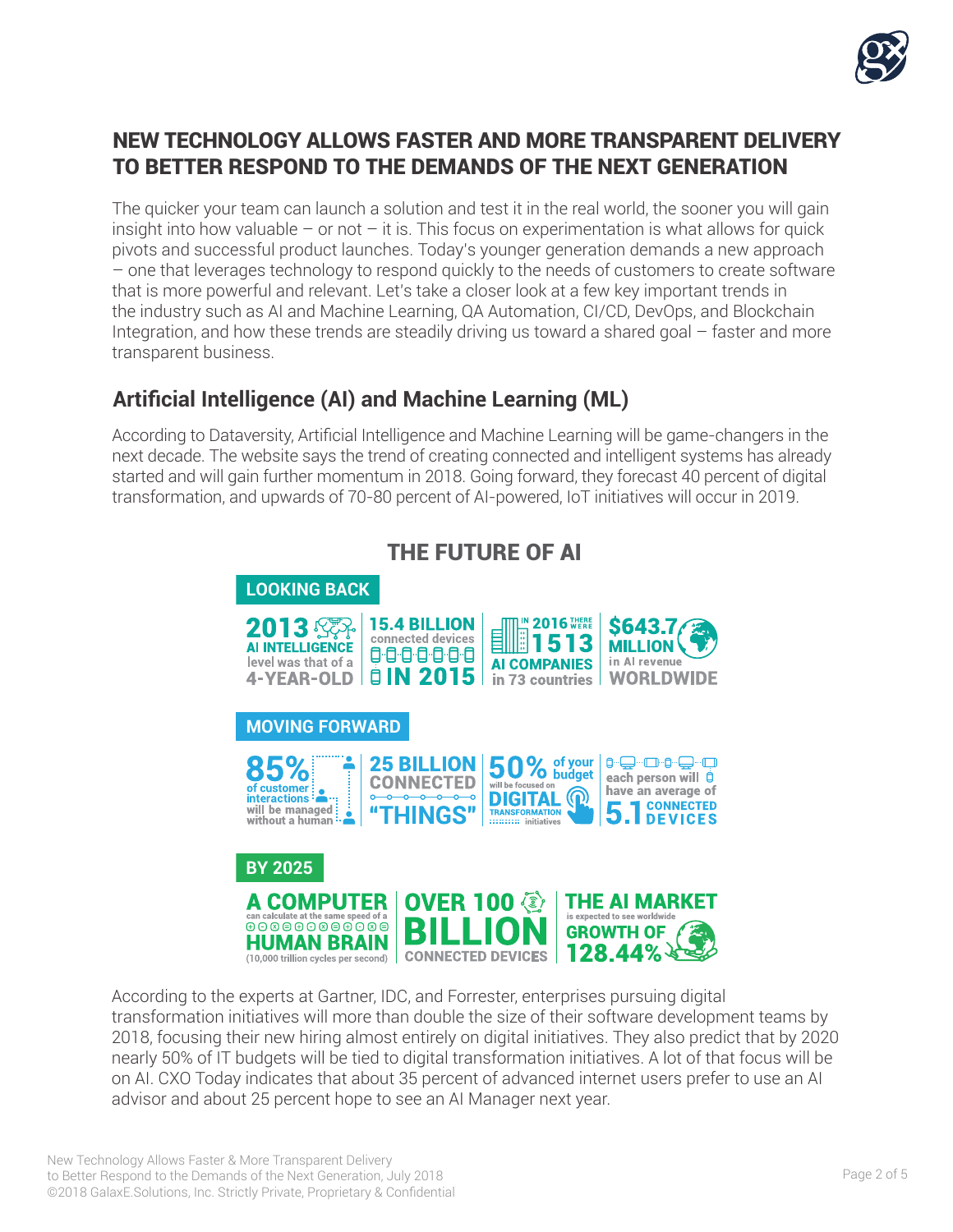

CIO maintains that many organizations are actually using AI already, but they may not refer to it as AI. They note that enterprises have spent the past few years educating themselves on various AI frameworks and tools, but as AI goes mainstream, it will move beyond small-scale experiments to being automated and operationalized. Enterprises will increasingly look for products and tools to automate, manage, and streamline the entire machine learning and deep learning lifecycle. In short, they conclude that AI is already here, whether we recognize it or not.

The need to develop a corporate AI strategy by the end of this decade will attain the same level of importance and urgency as developing a web strategy was at the end of the 1990s. And like web strategy, the first movers who get AI right are positioned for a winner-take-all scenario.

# **QA Automation**

To fully utilize the first mover advantage, it makes sense for businesses to leverage their existing resources and subject matter expertise. Data-driven automation allows for QA and Development teams to stay one step ahead in the integration process and provide a more effective implementation. By establishing a customized framework for automated testing and tools, businesses will see increases in reliability and productivity, with a reduction in production errors. Quality will noticeably improve as well due to earlier defect detection in the software development cycle. For example, some of the automated regression suites allow testing of at least 90% of feasible scenarios.

Forrester's research has found that organizations which have adopted automation across the complete lifecycle, including continuous integration, continuous delivery, and production deployment, have experienced more velocity and quality. Purposeful end-to-end automation is essential for success, especially as DevOps initiatives scale. Forrester's research shows the growing adoption of configuration management solutions and the move to complete automation of the CI/CD pipeline to enable rapid deployment of quality solutions. However, even with the current improvements, there continues to be significant opportunities for greater automation. IT departments will need to work closely with their DevOps partners to drive the adoption of more automation across processes and functions.

GalaxE's DevOps, CI/CD, and Agile Engineering enablement tools, GxMaps™, GxDash™, and GxQuality™, are a natural progression for QA automation that, once integrated, enhance redundancy, diversity, reliability, and fault tolerance. Integrating these solutions into your business is essential for efficient adaptation to shifting markets, regulation, and customer demands.

## **DevOps**

An efficient process feedback loop can be the difference between success and failure. Good feedback loops inform teams what is or isn't working with a particular product, or indicate what needs revision. By analyzing extensive data sets via automation, it's possible to gather information very rapidly without hours of human labor. Standardized automation testing processes and tools provide roadmaps to a value-based delivery for DevOps transformation approaches. Closed-loop continuous integration also enhances agile delivery in regulated systems.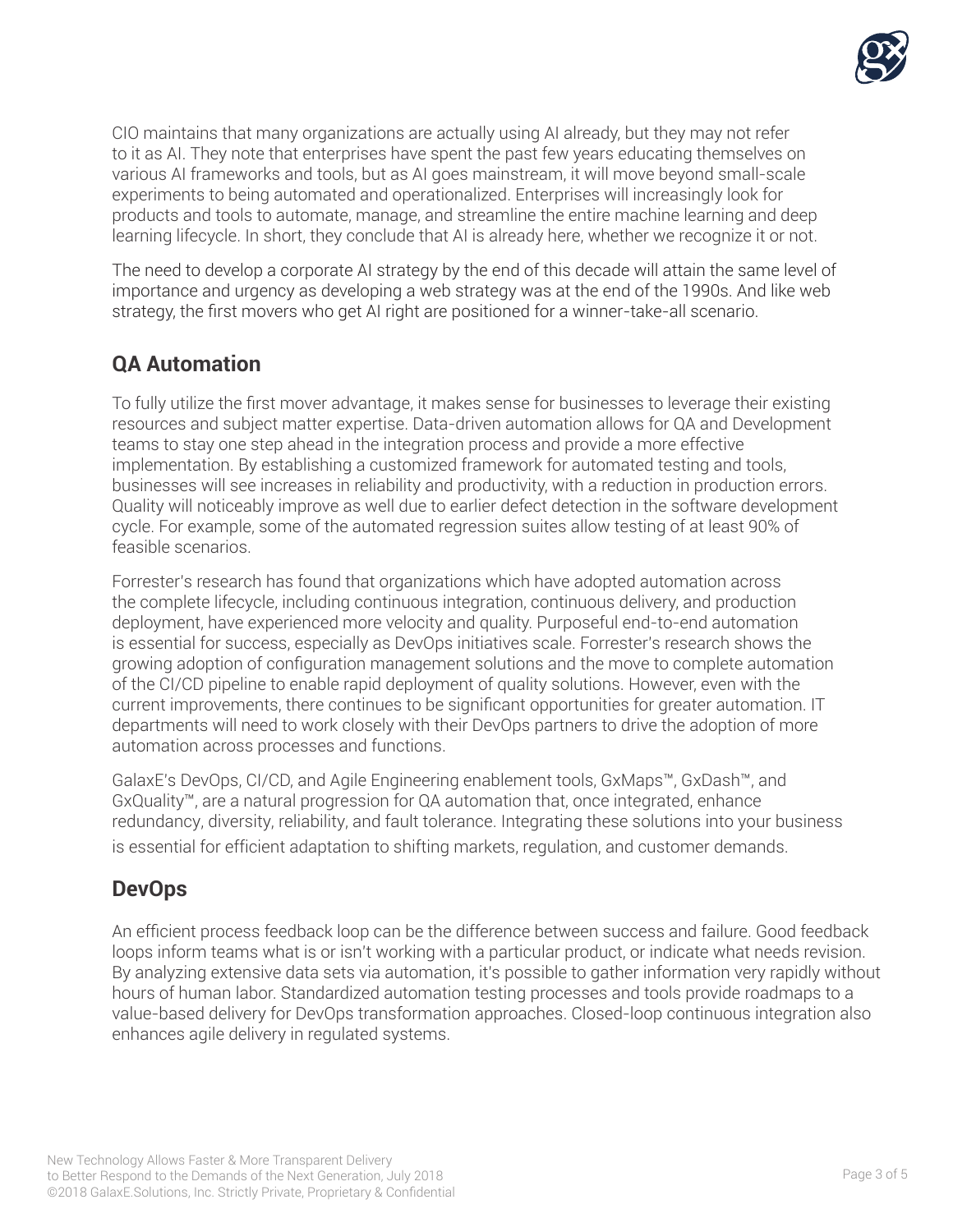

Analysts like Forrester are calling 2018 the "Year of Enterprise DevOps" and it's not hard to see why. In its 2017 Q1 Global DevOps Benchmark Online Survey (based on the opinions of 237 DevOps professionals) Forrester indicates that 50% of the companies surveyed reported that they have already implemented DevOps, and are on the verge of expanding it further. Forrester reports that healthcare, banking, insurance, and manufacturing sectors are leading the way, while other industries are gradually picking up momentum. And according to Gartner, IT-related initiatives are the second highest business priority for CEOs (behind growth). In fact, IT was cited as a priority by 31% of CEOs, the highest percentage ever reported since Gartner began their survey.

Businesses can benchmark their current DevOps maturity level by using the GalaxE Tiers of Maturity Model. GalaxE can then provide a roadmap to help them leap from whatever level they are currently to Tier 7, DevOps, in order to reach their full potential.



As enterprises transition to DevOps, they will need to use metrics to understand progress and report success, as well as to point toward areas for improvement. For instance, reporting accelerated deployment velocity without an improvement in quality is not a success. Effective metrics are critical if a DevOps program is to drive intelligent automation decisions. Research identifies that many organizations are struggling with DevOps metrics. A good starting point includes metrics that align with velocity and throughput success.